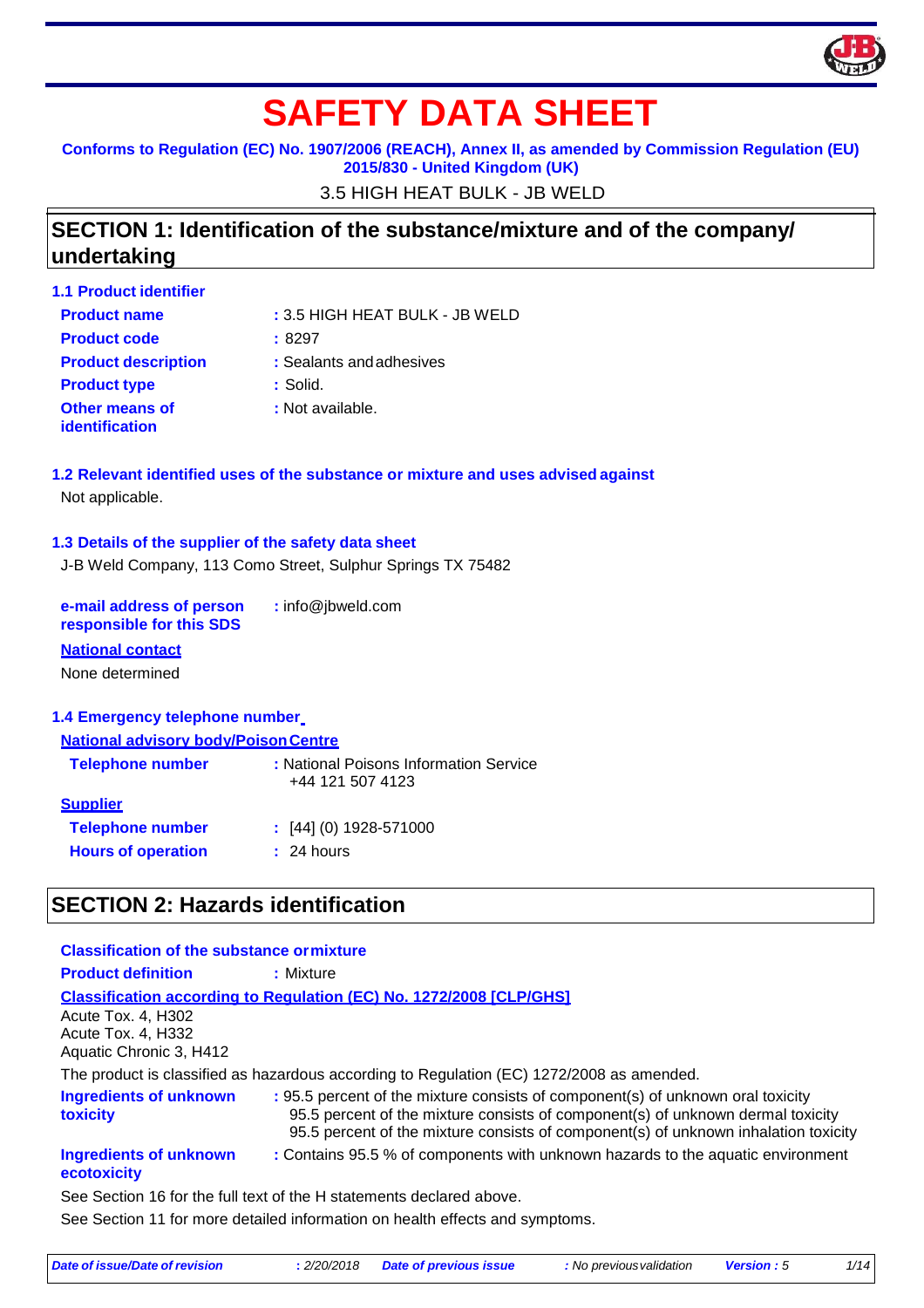### **SECTION 2: Hazards identification**

| <b>Label elements</b>                                                                                                                                           |                                                                                                                                                                                                                      |
|-----------------------------------------------------------------------------------------------------------------------------------------------------------------|----------------------------------------------------------------------------------------------------------------------------------------------------------------------------------------------------------------------|
| <b>Hazard pictograms</b>                                                                                                                                        |                                                                                                                                                                                                                      |
| <b>Signal word</b>                                                                                                                                              | : Warning                                                                                                                                                                                                            |
| <b>Hazard statements</b>                                                                                                                                        | Harmful if swallowed or if inhaled.<br>Harmful to aquatic life with long lasting effects.                                                                                                                            |
| <b>Precautionary statements</b>                                                                                                                                 |                                                                                                                                                                                                                      |
| <b>Prevention</b>                                                                                                                                               | : Use only outdoors or in a well-ventilated area. Avoid release to the environment.<br>Avoid breathing dust.                                                                                                         |
| <b>Response</b>                                                                                                                                                 | : IF INHALED: Remove person to fresh air and keep comfortable for breathing. Call<br>a POISON CENTER or physician if you feel unwell.                                                                                |
| <b>Storage</b>                                                                                                                                                  | : Not applicable.                                                                                                                                                                                                    |
| <b>Disposal</b>                                                                                                                                                 | Dispose of contents and container in accordance with all local, regional, national<br>and international regulations.                                                                                                 |
| <b>Hazardous ingredients</b>                                                                                                                                    | : phenol                                                                                                                                                                                                             |
| <b>Supplemental label</b><br>elements                                                                                                                           | : Contains 3,6-diazaoctanethylenediamin, 2-piperazin-1-ylethylamine and reaction<br>product: bisphenol-A-(epichlorhydrin); epoxy resin (number average molecular<br>weight ≤ 700). May produce an allergic reaction. |
| <b>Annex XVII - Restrictions</b><br>on the manufacture,<br>placing on the market and<br>use of certain dangerous<br>substances, mixtures and<br><b>articles</b> | : Not applicable.                                                                                                                                                                                                    |
| Special packaging requirements                                                                                                                                  |                                                                                                                                                                                                                      |
| <b>Containers to be fitted</b><br>with child-resistant<br>fastenings                                                                                            | : Not applicable.                                                                                                                                                                                                    |
| <b>Tactile warning of danger</b>                                                                                                                                | : Not applicable.                                                                                                                                                                                                    |
| <b>Other hazards</b>                                                                                                                                            |                                                                                                                                                                                                                      |
| Other hazards which do                                                                                                                                          | : None known.                                                                                                                                                                                                        |

**not result in classification**

### **SECTION 3: Composition/information on ingredients**

| <b>3.2 Mixtures</b>            | : Mixture                                             |               |                                                                                                                            |             |
|--------------------------------|-------------------------------------------------------|---------------|----------------------------------------------------------------------------------------------------------------------------|-------------|
| <b>Product/ingredient name</b> | <b>Identifiers</b>                                    | $\frac{9}{6}$ | <b>Regulation (EC) No.</b><br>1272/2008 [CLP]                                                                              | <b>Type</b> |
| Talc                           | EC: 238-877-9<br>CAS: 14807-96-6                      | ≥10 - ≤25     | Not classified.                                                                                                            | $[2]$       |
| cristobalite                   | EC: 238-455-4<br>CAS: 14464-46-1                      | $≥10 - ≤25$   | Not classified.                                                                                                            | $[2]$       |
| glass, oxide, chemicals        | $EC: 266-046-0$<br>CAS: 65997-17-3                    | $≥10 - ≤25$   | Not classified.                                                                                                            | $[2]$       |
| 3,6-diazaoctanethylenediamin   | EC: 203-950-6<br>CAS: 112-24-3<br>Index: 612-059-00-5 | $<$ 1         | Acute Tox. 4, H312<br>Skin Corr. 1B, H314<br>Eye Irrit. 2, H319<br><b>Skin Sens. 1, H317</b><br>Aquatic Chronic 3,<br>H412 | $[1]$       |
| phenol                         | EC: 203-632-7<br>CAS: 108-95-2<br>Index: 604-001-00-2 | <1            | Acute Tox. 3, H301<br>Acute Tox. 3, H311<br>Acute Tox. 3, H331                                                             | [1] [2]     |
| Date of issue/Date of revision | <b>Date of previous issue</b><br>:2/20/2018           |               | : No previous validation<br><b>Version</b> : 5                                                                             | 2/14        |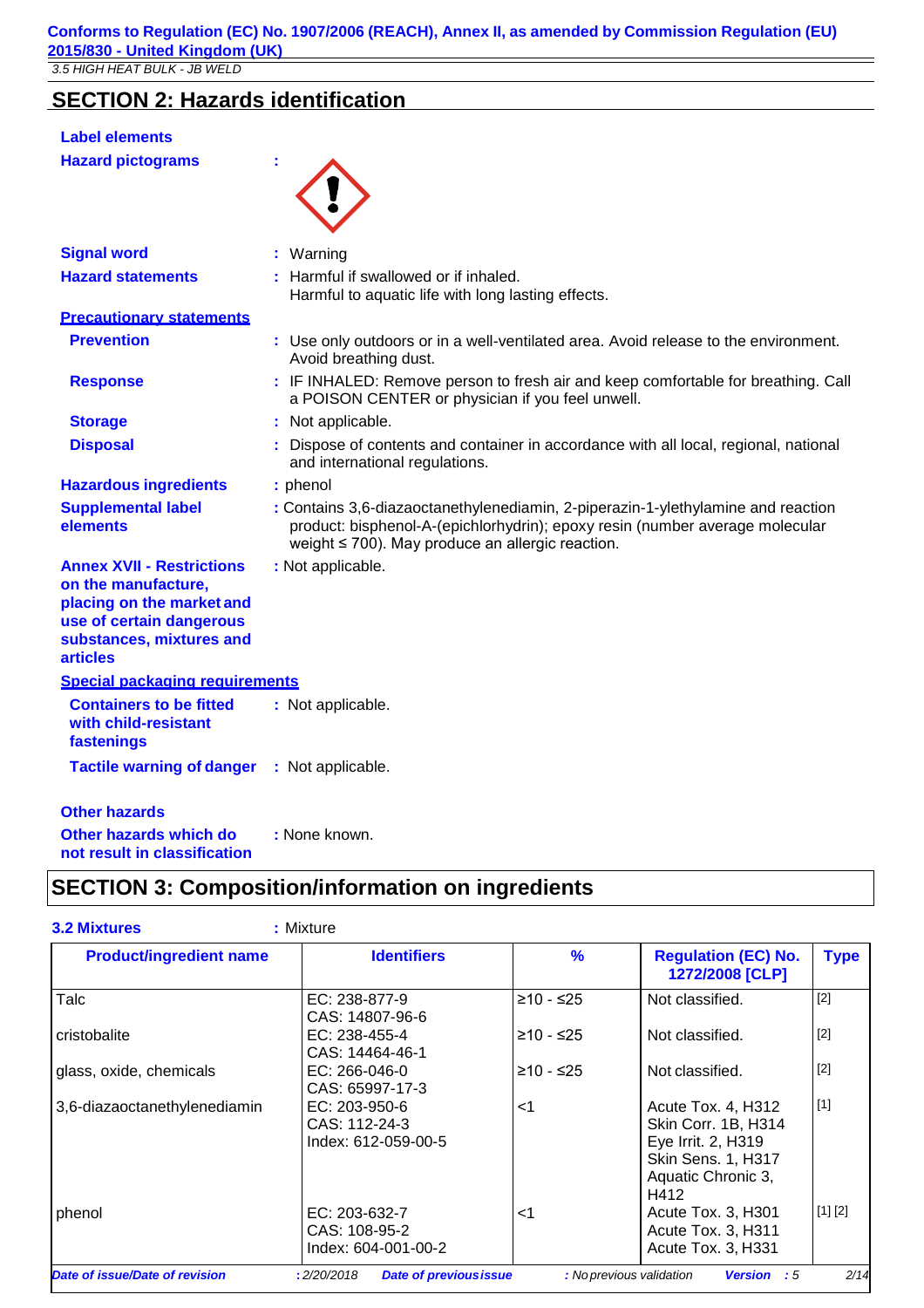| <b>SECTION 3: Composition/information on ingredients</b>                                                                                      |                                                                                                                  |              |                                                                                                                                                                                                                                                                                                                                                                                                                                                         |                |
|-----------------------------------------------------------------------------------------------------------------------------------------------|------------------------------------------------------------------------------------------------------------------|--------------|---------------------------------------------------------------------------------------------------------------------------------------------------------------------------------------------------------------------------------------------------------------------------------------------------------------------------------------------------------------------------------------------------------------------------------------------------------|----------------|
| reaction product: bisphenol-A-<br>(epichlorhydrin); epoxy resin<br>(number average molecular weight  <br>≤ 700)<br>2-piperazin-1-ylethylamine | EC: 500-033-5<br>CAS: 25068-38-6<br>Index: 603-074-00-8<br>EC: 205-411-0<br>CAS: 140-31-8<br>Index: 612-105-00-4 | ا><br>$≤0.3$ | Skin Corr. 1B, H314<br>Eye Dam. 1, H318<br>Muta. 2, H341<br><b>STOT RE 2, H373</b><br>Aquatic Chronic 1,<br>$H410 (M=1)$<br>Skin Irrit. 2, H315<br>Eye Irrit. 2, H319<br>Skin Sens. 1, H317<br>Aquatic Chronic 2,<br>H411<br>Acute Tox. 4, H302<br>Acute Tox. 4, H312<br>Skin Corr. 1B, H314<br>Eye Irrit. 2, H319<br>Skin Sens. 1, H317<br>Aquatic Chronic 3,<br>H412<br>See Section 16 for<br>the full text of the H<br>statements declared<br>above. | $[1]$<br>$[1]$ |

There are no additional ingredients present which, within the current knowledge of the supplier and in the concentrations applicable, are classified as hazardous to health or the environment, are PBTs, vPvBs or Substances of equivalent concern, or have been assigned a workplace exposure limit and hence require reporting in this section.

**Type** 

[1] Substance classified with a health or environmental hazard

[2] Substance with a workplace exposure limit

[3] Substance meets the criteria for PBT according to Regulation (EC) No. 1907/2006, AnnexXIII

[4] Substance meets the criteria for vPvB according to Regulation (EC) No. 1907/2006, AnnexXIII

[5] Substance of equivalent concern

[6] Additional disclosure due to company policy

Occupational exposure limits, if available, are listed in Section 8.

### **SECTION 4: First aid measures**

#### **4.1 Description of first aid measures Eye contact Inhalation Skin contact :** Immediately flush eyes with plenty of water, occasionally lifting the upper and lower eyelids. Check for and remove any contact lenses. Continue to rinse for at least 10 minutes. Get medical attention if irritation occurs. **:** Remove victim to fresh air and keep at rest in a position comfortable for breathing. If it is suspected that fumes are still present, the rescuer should wear an appropriate mask or self-contained breathing apparatus. If not breathing, if breathing is irregular or if respiratory arrest occurs, provide artificial respiration or oxygen by trained personnel. It may be dangerous to the person providing aid to give mouth-to-mouth resuscitation. Get medical attention if adverse health effects persist or are severe. If necessary, call a poison center or physician. If unconscious, place in recovery position and get medical attention immediately. Maintain an open airway. Loosen tight clothing such as a collar, tie, belt or waistband. In case of inhalation of decomposition products in a fire, symptoms may be delayed. The exposed person may need to be kept under medical surveillance for 48 hours. **:** Flush contaminated skin with plenty of water. Remove contaminated clothing and shoes. Get medical attention if symptoms occur. Wash clothing before reuse. Clean shoes thoroughly before reuse.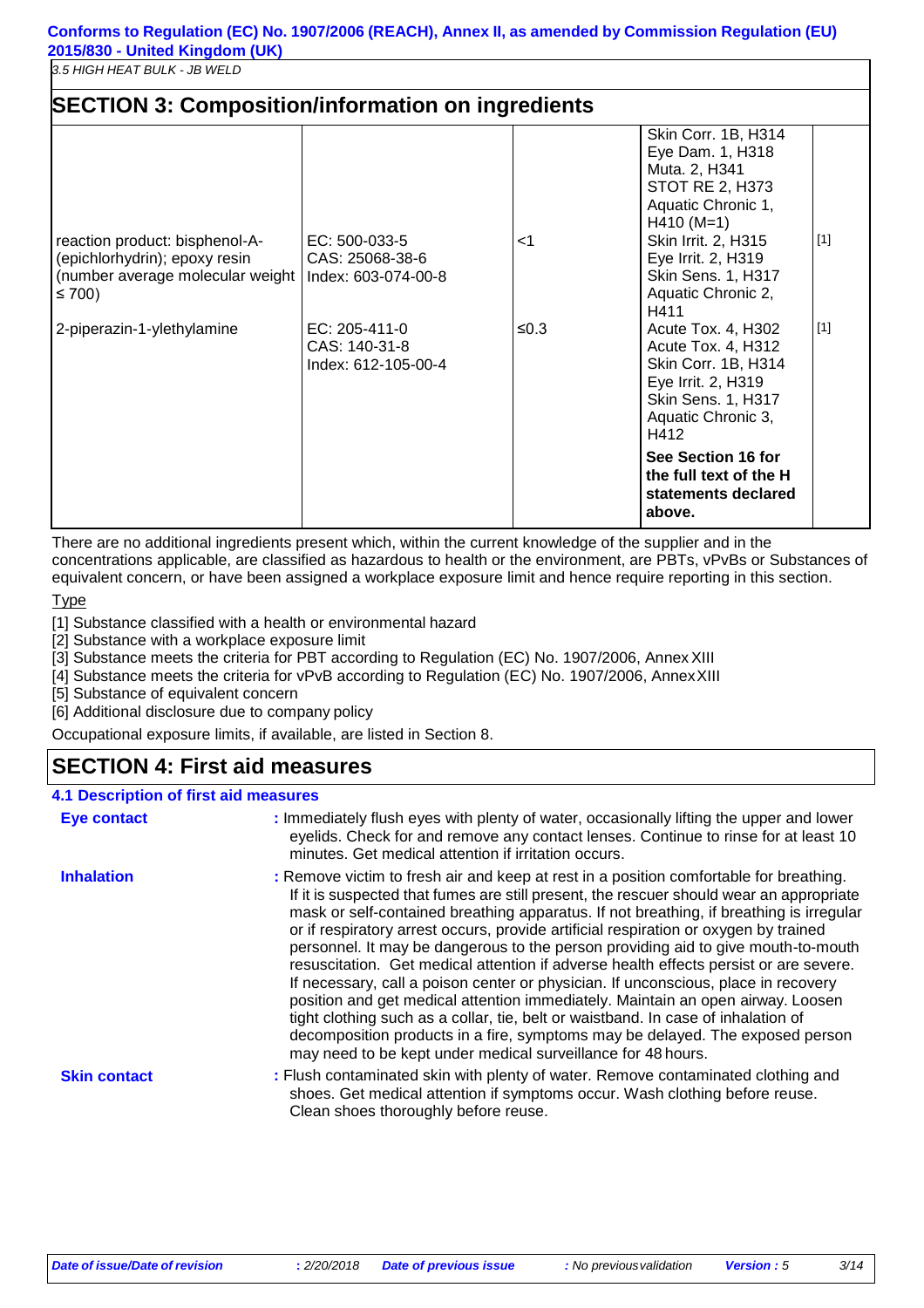|  |  |  |  | <b>SECTION 4: First aid measures</b> |
|--|--|--|--|--------------------------------------|
|  |  |  |  |                                      |

| <b>Ingestion</b>                  | : Wash out mouth with water. Remove dentures if any. Remove victim to fresh air<br>and keep at rest in a position comfortable for breathing. If material has been<br>swallowed and the exposed person is conscious, give small quantities of water to<br>drink. Stop if the exposed person feels sick as vomiting may be dangerous. Do not<br>induce vomiting unless directed to do so by medical personnel. If vomiting occurs,<br>the head should be kept low so that vomit does not enter the lungs. Get medical<br>attention. If necessary, call a poison center or physician. Never give anything by<br>mouth to an unconscious person. If unconscious, place in recovery position and get<br>medical attention immediately. Maintain an open airway. Loosen tight clothing such<br>as a collar, tie, belt or waistband. |
|-----------------------------------|-------------------------------------------------------------------------------------------------------------------------------------------------------------------------------------------------------------------------------------------------------------------------------------------------------------------------------------------------------------------------------------------------------------------------------------------------------------------------------------------------------------------------------------------------------------------------------------------------------------------------------------------------------------------------------------------------------------------------------------------------------------------------------------------------------------------------------|
| <b>Protection of first-aiders</b> | : No action shall be taken involving any personal risk or without suitable training. If it<br>is suspected that fumes are still present, the rescuer should wear an appropriate<br>mask or self-contained breathing apparatus. It may be dangerous to the person                                                                                                                                                                                                                                                                                                                                                                                                                                                                                                                                                              |

providing aid to give mouth-to-mouth resuscitation.

|  |  | 4.2 Most important symptoms and effects, both acute and delayed |  |
|--|--|-----------------------------------------------------------------|--|
|  |  |                                                                 |  |

| <b>Over-exposure signs/symptoms</b> |                     |  |
|-------------------------------------|---------------------|--|
| Eye contact                         | : No specific data. |  |
| <b>Inhalation</b>                   | : No specific data. |  |
| <b>Skin contact</b>                 | : No specific data. |  |
| <b>Ingestion</b>                    | : No specific data. |  |

### **4.3 Indication of any immediate medical attention and special treatment needed**

| <b>Notes to physician</b>  | : In case of inhalation of decomposition products in a fire, symptoms may be delayed.<br>The exposed person may need to be kept under medical surveillance for 48 hours. |
|----------------------------|--------------------------------------------------------------------------------------------------------------------------------------------------------------------------|
| <b>Specific treatments</b> | : No specific treatment.                                                                                                                                                 |

### **SECTION 5: Firefighting measures**

| 5.1 Extinguishing media                                  |                                                                                                                                                                                                                                                                                                                                                                       |
|----------------------------------------------------------|-----------------------------------------------------------------------------------------------------------------------------------------------------------------------------------------------------------------------------------------------------------------------------------------------------------------------------------------------------------------------|
| <b>Suitable extinguishing</b><br>media                   | : Use an extinguishing agent suitable for the surrounding fire.                                                                                                                                                                                                                                                                                                       |
| <b>Unsuitable extinguishing</b><br>media                 | : None known.                                                                                                                                                                                                                                                                                                                                                         |
|                                                          | 5.2 Special hazards arising from the substance or mixture                                                                                                                                                                                                                                                                                                             |
| <b>Hazards from the</b><br>substance or mixture          | : This material is harmful to aquatic life with long lasting effects. Fire water<br>contaminated with this material must be contained and prevented from being<br>discharged to any waterway, sewer or drain.                                                                                                                                                         |
| <b>Hazardous combustion</b><br>products                  | : Decomposition products may include the following materials:<br>carbon dioxide<br>carbon monoxide<br>nitrogen oxides<br>halogenated compounds<br>metal oxide/oxides                                                                                                                                                                                                  |
| <b>5.3 Advice for firefighters</b>                       |                                                                                                                                                                                                                                                                                                                                                                       |
| <b>Special protective actions</b><br>for fire-fighters   | : Promptly isolate the scene by removing all persons from the vicinity of the incident if<br>there is a fire. No action shall be taken involving any personal risk or without<br>suitable training.                                                                                                                                                                   |
| <b>Special protective</b><br>equipment for fire-fighters | : Fire-fighters should wear appropriate protective equipment and self-contained<br>breathing apparatus (SCBA) with a full face-piece operated in positive pressure<br>mode. Clothing for fire-fighters (including helmets, protective boots and gloves)<br>conforming to European standard EN 469 will provide a basic level of protection for<br>chemical incidents. |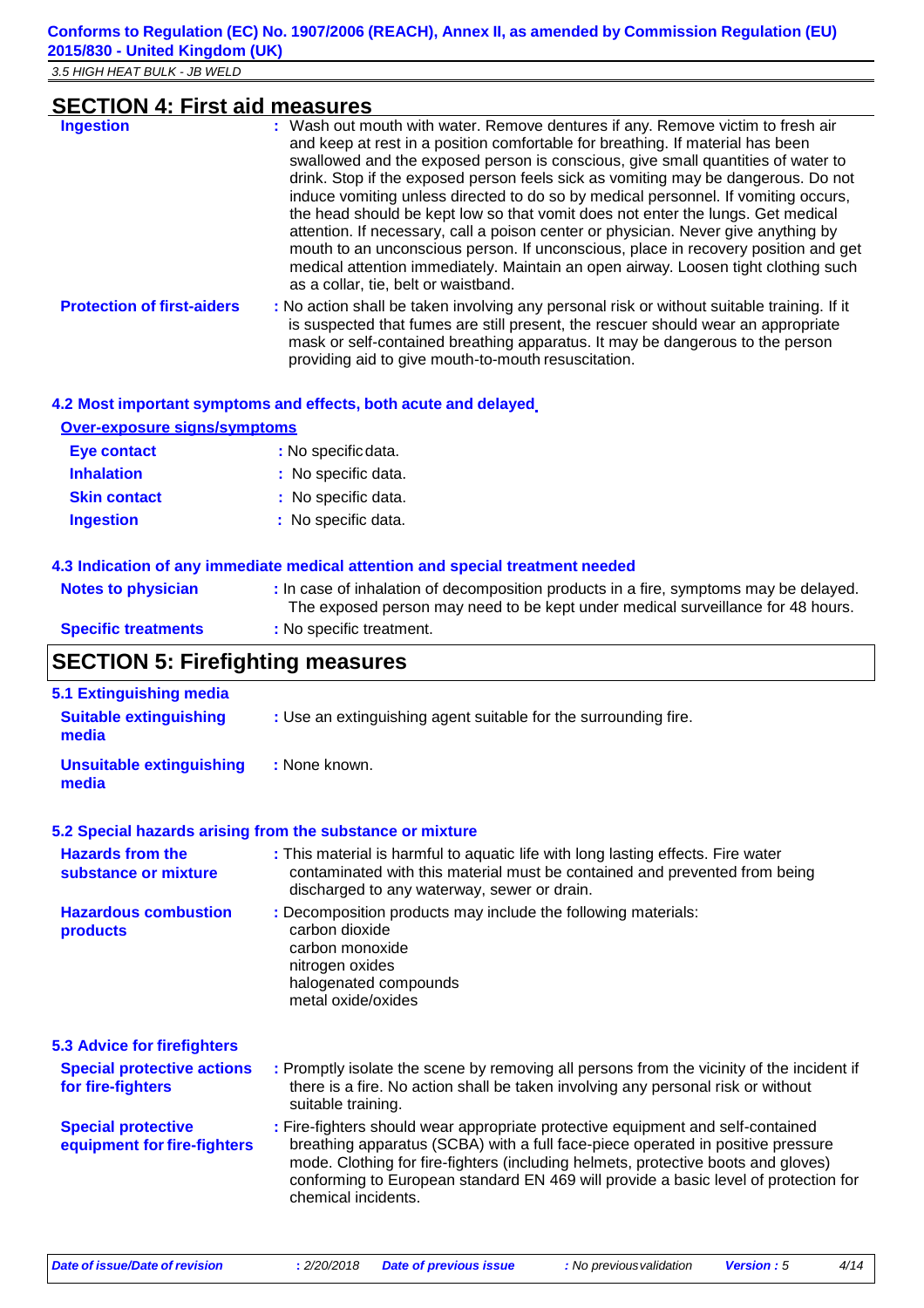**Conforms to Regulation (EC) No. 1907/2006 (REACH), Annex II, as amended by Commission Regulation (EU) 2015/830 - United Kingdom (UK)**

*3.5 HIGH HEAT BULK - JB WELD*

### **SECTION 6: Accidental release measures**

|                                                          | 6.1 Personal precautions, protective equipment and emergency procedures                                                                                                                                                                                                                                                                                                         |
|----------------------------------------------------------|---------------------------------------------------------------------------------------------------------------------------------------------------------------------------------------------------------------------------------------------------------------------------------------------------------------------------------------------------------------------------------|
| For non-emergency<br>personnel                           | : No action shall be taken involving any personal risk or without suitable training.<br>Evacuate surrounding areas. Keep unnecessary and unprotected personnel from<br>entering. Do not touch or walk through spilt material. Provide adequate ventilation.<br>Wear appropriate respirator when ventilation is inadequate. Put on appropriate<br>personal protective equipment. |
| For emergency responders :                               | If specialised clothing is required to deal with the spillage, take note of any<br>information in Section 8 on suitable and unsuitable materials. See also the<br>information in "For non-emergency personnel".                                                                                                                                                                 |
| <b>6.2 Environmental</b><br>precautions                  | : Avoid dispersal of spilt material and runoff and contact with soil, waterways, drains<br>and sewers. Inform the relevant authorities if the product has caused environmental<br>pollution (sewers, waterways, soil or air). Water polluting material. May be harmful<br>to the environment if released in large quantities.                                                   |
| 6.3 Methods and material for containment and cleaning up |                                                                                                                                                                                                                                                                                                                                                                                 |
| <b>Small spill</b>                                       | : Move containers from spill area. Avoid dust generation. Using a vacuum with<br>HEPA filter will reduce dust dispersal. Place spilled material in a designated,<br>labeled waste container. Dispose of via a licensed waste disposal contractor.                                                                                                                               |
| <b>Large spill</b>                                       | Move containers from spill area. Approach the release from upwind. Prevent entry<br>into sewers, water courses, basements or confined areas. Avoid dust generation.<br>Do not dry sweep. Vacuum dust with equipment fitted with a HEPA filter and place<br>in a closed, labeled waste container. Dispose of via a licensed waste disposal<br>contractor.                        |
| <b>6.4 Reference to other</b><br><b>sections</b>         | : See Section 1 for emergency contact information.<br>See Section 8 for information on appropriate personal protective equipment.<br>See Section 13 for additional waste treatment information.                                                                                                                                                                                 |

### **SECTION 7: Handling and storage**

The information in this section contains generic advice and guidance. The list of Identified Uses in Section 1 should be consulted for any available use-specific information provided in the Exposure Scenario(s).

#### **7.1 Precautions for safe handling**

| <b>Protective measures</b>                       | : Put on appropriate personal protective equipment (see Section 8). Do not ingest.<br>Avoid contact with eyes, skin and clothing. Avoid release to the environment. Use<br>only with adequate ventilation. Wear appropriate respirator when ventilation is<br>inadequate. Keep in the original container or an approved alternative made from a<br>compatible material, kept tightly closed when not in use. Empty containers retain<br>product residue and can be hazardous. Do not reuse container. |
|--------------------------------------------------|-------------------------------------------------------------------------------------------------------------------------------------------------------------------------------------------------------------------------------------------------------------------------------------------------------------------------------------------------------------------------------------------------------------------------------------------------------------------------------------------------------|
| <b>Advice on general</b><br>occupational hygiene | : Eating, drinking and smoking should be prohibited in areas where this material is<br>handled, stored and processed. Workers should wash hands and face before<br>eating, drinking and smoking. Remove contaminated clothing and protective<br>equipment before entering eating areas. See also Section 8 for additional<br>information on hygiene measures.                                                                                                                                         |

#### **7.2 Conditions for safe storage, including any incompatibilities**

Store between the following temperatures: 5 to 30°C (41 to 86°F). Store in accordance with local regulations. Store in original container protected from direct sunlight in a dry, cool and well-ventilated area, away from incompatible materials (see Section 10) and food and drink. Keep container tightly closed and sealed until ready for use. Containers that have been opened must be carefully resealed and kept upright to prevent leakage. Do not store in unlabelled containers. Use appropriate containment to avoid environmental contamination. See Section 10 for incompatible materials before handling or use.

| 7.3 Specific end use(s) |         |
|-------------------------|---------|
| <b>Recommendations</b>  | : Seala |

**Recommendations :** Sealants andadhesives

*Date of issue/Date of revision* **:** *2/20/2018 Date of previous issue : No previousvalidation Version : 5 5/14*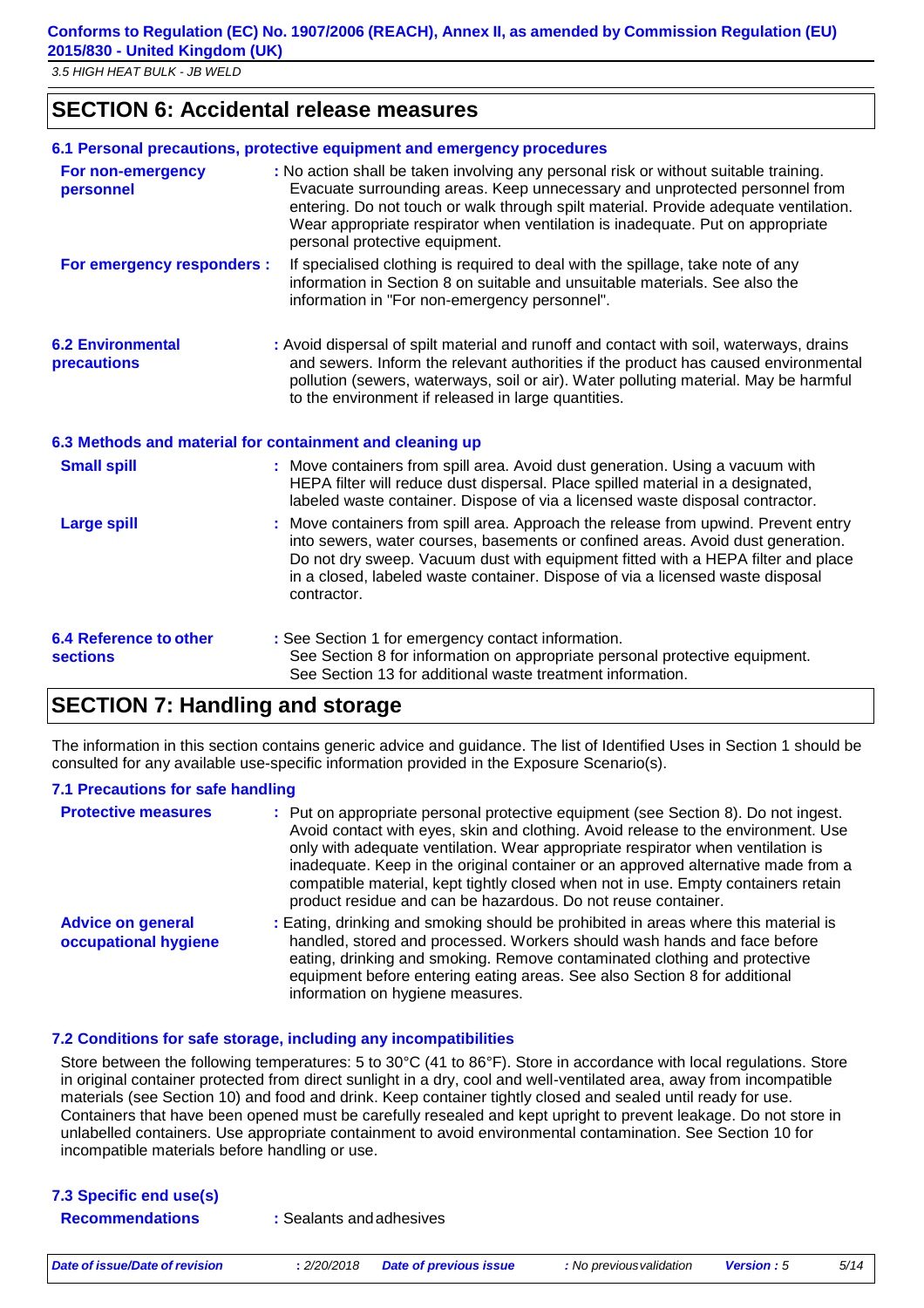### **SECTION 7: Handling and storage**

**Industrial sector specific solutions :** Not available.

### **SECTION 8: Exposure controls/personal protection**

The information in this section contains generic advice and guidance. Information is provided based on typical anticipated uses of the product. Additional measures might be required for bulk handling or other uses that could significantly increase worker exposure or environmental releases.

#### **8.1 Control parameters**

#### **Occupational exposure limits**

| <b>Product/ingredient name</b>                                   | <b>Exposure limit values</b>                                                                                                                                                                                                                                                                                                                                                                                                                                                                                                                                                                                                                                                                                                                                                                                                                                                                                                                                                                                                 |
|------------------------------------------------------------------|------------------------------------------------------------------------------------------------------------------------------------------------------------------------------------------------------------------------------------------------------------------------------------------------------------------------------------------------------------------------------------------------------------------------------------------------------------------------------------------------------------------------------------------------------------------------------------------------------------------------------------------------------------------------------------------------------------------------------------------------------------------------------------------------------------------------------------------------------------------------------------------------------------------------------------------------------------------------------------------------------------------------------|
| Talc                                                             | EH40/2005 WELs (United Kingdom (UK), 12/2011).<br>TWA: 1 mg/m <sup>3</sup> 8 hours. Form: respirable dust                                                                                                                                                                                                                                                                                                                                                                                                                                                                                                                                                                                                                                                                                                                                                                                                                                                                                                                    |
| cristobalite                                                     | EH40/2005 WELs (United Kingdom (UK), 12/2011).<br>TWA: 0.1 mg/m <sup>3</sup> 8 hours. Form: respirable dust                                                                                                                                                                                                                                                                                                                                                                                                                                                                                                                                                                                                                                                                                                                                                                                                                                                                                                                  |
| glass, oxide, chemicals                                          | EH40/2005 WELs (United Kingdom (UK), 12/2011).<br>TWA: 5 mg/m <sup>3</sup> 8 hours.                                                                                                                                                                                                                                                                                                                                                                                                                                                                                                                                                                                                                                                                                                                                                                                                                                                                                                                                          |
| phenol                                                           | EH40/2005 WELs (United Kingdom (UK), 12/2011). Absorbed<br>through skin.                                                                                                                                                                                                                                                                                                                                                                                                                                                                                                                                                                                                                                                                                                                                                                                                                                                                                                                                                     |
|                                                                  | TWA: 2 ppm 8 hours.<br>STEL: 16 mg/m <sup>3</sup> 15 minutes.<br>STEL: 4 ppm 15 minutes.<br>TWA: 7.8 mg/m <sup>3</sup> 8 hours.                                                                                                                                                                                                                                                                                                                                                                                                                                                                                                                                                                                                                                                                                                                                                                                                                                                                                              |
| <b>Recommended monitoring</b><br>procedures                      | : If this product contains ingredients with exposure limits, personal, workplace atmosphere or<br>biological monitoring may be required to determine the effectiveness of the ventilation or<br>other control measures and/or the necessity to use respiratory protective equipment.<br>Reference should be made to monitoring standards, such as the following: European<br>Standard EN 689 (Workplace atmospheres - Guidance for the assessment of exposure by<br>inhalation to chemical agents for comparison with limit values and measurement strategy)<br>European Standard EN 14042 (Workplace atmospheres - Guide for the application and use<br>of procedures for the assessment of exposure to chemical and biological agents) European<br>Standard EN 482 (Workplace atmospheres - General requirements for the performance of<br>procedures for the measurement of chemical agents) Reference to national guidance<br>documents for methods for the determination of hazardous substances will also be required. |
| <b>DNELS/DMELS</b><br>No DNELs/DMELs available.                  |                                                                                                                                                                                                                                                                                                                                                                                                                                                                                                                                                                                                                                                                                                                                                                                                                                                                                                                                                                                                                              |
| <b>PNECs</b><br>No PNECs available                               |                                                                                                                                                                                                                                                                                                                                                                                                                                                                                                                                                                                                                                                                                                                                                                                                                                                                                                                                                                                                                              |
| <b>8.2 Exposure controls</b>                                     |                                                                                                                                                                                                                                                                                                                                                                                                                                                                                                                                                                                                                                                                                                                                                                                                                                                                                                                                                                                                                              |
| <b>Appropriate engineering</b><br><b>controls</b>                | : Use only with adequate ventilation. Use process enclosures, local exhaust<br>ventilation or other engineering controls to keep worker exposure to airborne<br>contaminants below any recommended or statutory limits.                                                                                                                                                                                                                                                                                                                                                                                                                                                                                                                                                                                                                                                                                                                                                                                                      |
| <b>Individual protection measures</b><br><b>Hygiene measures</b> | Wash hands, forearms and face thoroughly after handling chemical products, before<br>eating, smoking and using the lavatory and at the end of the working period.<br>Appropriate techniques should be used to remove potentially contaminated clothing.<br>Wash contaminated clothing before reusing. Ensure that eyewash stations and safety<br>showers are close to the workstation location.                                                                                                                                                                                                                                                                                                                                                                                                                                                                                                                                                                                                                              |
| <b>Eye/face protection</b>                                       | Safety eyewear complying with an approved standard should be used when a risk<br>assessment indicates this is necessary to avoid exposure to liquid splashes, mists,<br>gases or dusts. If contact is possible, the following protection should be worn,                                                                                                                                                                                                                                                                                                                                                                                                                                                                                                                                                                                                                                                                                                                                                                     |

unless the assessment indicates a higher degree of protection: safety glasses with side-shields.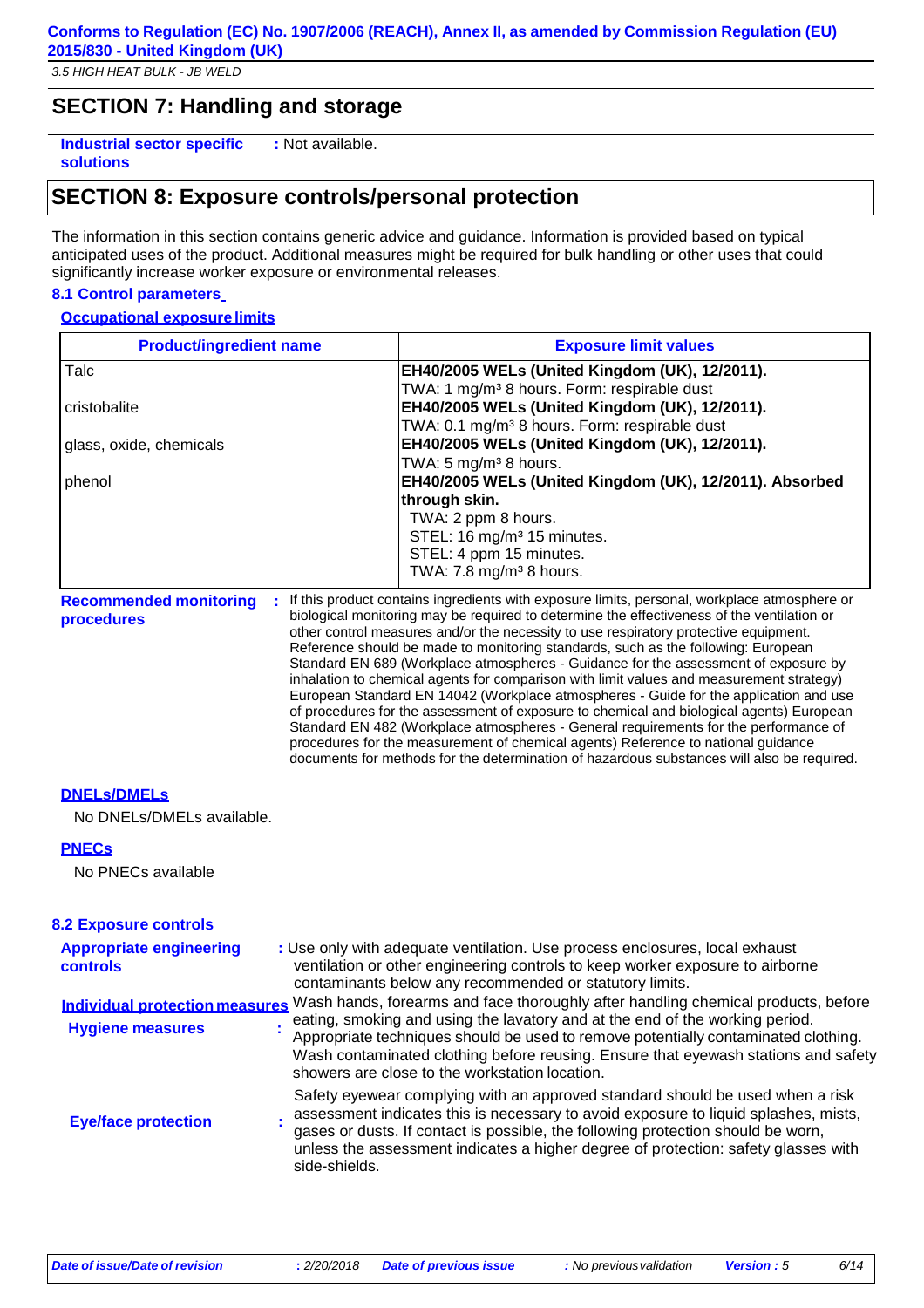### **SECTION 8: Exposure controls/personal protection**

| <b>Hand protection</b>                           | : Chemical-resistant, impervious gloves complying with an approved standard should<br>be worn at all times when handling chemical products if a risk assessment indicates<br>this is necessary. Considering the parameters specified by the glove manufacturer,<br>check during use that the gloves are still retaining their protective properties. It<br>should be noted that the time to breakthrough for any glove material may be<br>different for different glove manufacturers. In the case of mixtures, consisting of<br>several substances, the protection time of the gloves cannot be accurately<br>estimated. |
|--------------------------------------------------|---------------------------------------------------------------------------------------------------------------------------------------------------------------------------------------------------------------------------------------------------------------------------------------------------------------------------------------------------------------------------------------------------------------------------------------------------------------------------------------------------------------------------------------------------------------------------------------------------------------------------|
| <b>Body protection</b>                           | : Personal protective equipment for the body should be selected based on the task<br>being performed and the risks involved and should be approved by a specialist<br>before handling this product.                                                                                                                                                                                                                                                                                                                                                                                                                       |
| <b>Other skin protection</b>                     | : Appropriate footwear and any additional skin protection measures should be<br>selected based on the task being performed and the risks involved and should be<br>approved by a specialist before handling this product.                                                                                                                                                                                                                                                                                                                                                                                                 |
| <b>Respiratory protection</b>                    | : Based on the hazard and potential for exposure, select a respirator that meets the<br>appropriate standard or certification. Respirators must be used according to a<br>respiratory protection program to ensure proper fitting, training, and other important<br>aspects of use.                                                                                                                                                                                                                                                                                                                                       |
| <b>Environmental exposure</b><br><b>controls</b> | : Emissions from ventilation or work process equipment should be checked to<br>ensure they comply with the requirements of environmental protection legislation.<br>In some cases, fume scrubbers, filters or engineering modifications to the process<br>equipment will be necessary to reduce emissions to acceptable levels.                                                                                                                                                                                                                                                                                           |

### **SECTION 9: Physical and chemical properties**

#### **9.1 Information on basic physical and chemical properties**

| <b>Appearance</b>                                      |                                                                      |
|--------------------------------------------------------|----------------------------------------------------------------------|
| <b>Physical state</b>                                  | : Solid.                                                             |
| <b>Colour</b>                                          | : Metallic. Grey.-Beige.                                             |
| <b>Odour</b>                                           | : Ethereal.                                                          |
| <b>Odour threshold</b>                                 | : Not available.                                                     |
| pH                                                     | : Not available.                                                     |
| <b>Melting point/freezing point</b>                    | : Not available.                                                     |
| <b>Initial boiling point and</b><br>boiling range      | : Not available.                                                     |
| <b>Flash point</b>                                     | : Closed cup: Not applicable. [Product does not sustain combustion.] |
| <b>Evaporation rate</b>                                | : Not applicable.                                                    |
| <b>Flammability (solid, gas)</b>                       | : Notavailable.                                                      |
| <b>Upper/lower flammability or</b><br>explosive limits | : Not available.                                                     |
| <b>Vapour pressure</b>                                 | : Not available.                                                     |
| <b>Vapour density</b>                                  | : Not available.                                                     |
| <b>Relative density</b>                                | : 1.741                                                              |
| <b>Solubility(ies)</b>                                 | : Insoluble in the following materials: cold water and hot water.    |
| <b>Partition coefficient: n-octanol/</b><br>water      | : Not available.                                                     |
| <b>Auto-ignition temperature</b>                       | : Not available.                                                     |
| <b>Decomposition temperature</b>                       | $: >200^{\circ}$ C                                                   |
| <b>Viscosity</b>                                       | : Not available.                                                     |
| <b>Explosive properties</b>                            | : Not available.                                                     |
| <b>Oxidising properties</b>                            | : Not available.                                                     |
| 9.2 Other information                                  |                                                                      |

*Date of issue/Date of revision* **:** *2/20/2018 Date of previous issue : No previousvalidation Version : 5 7/14* **Solubility in water :** Notavailable.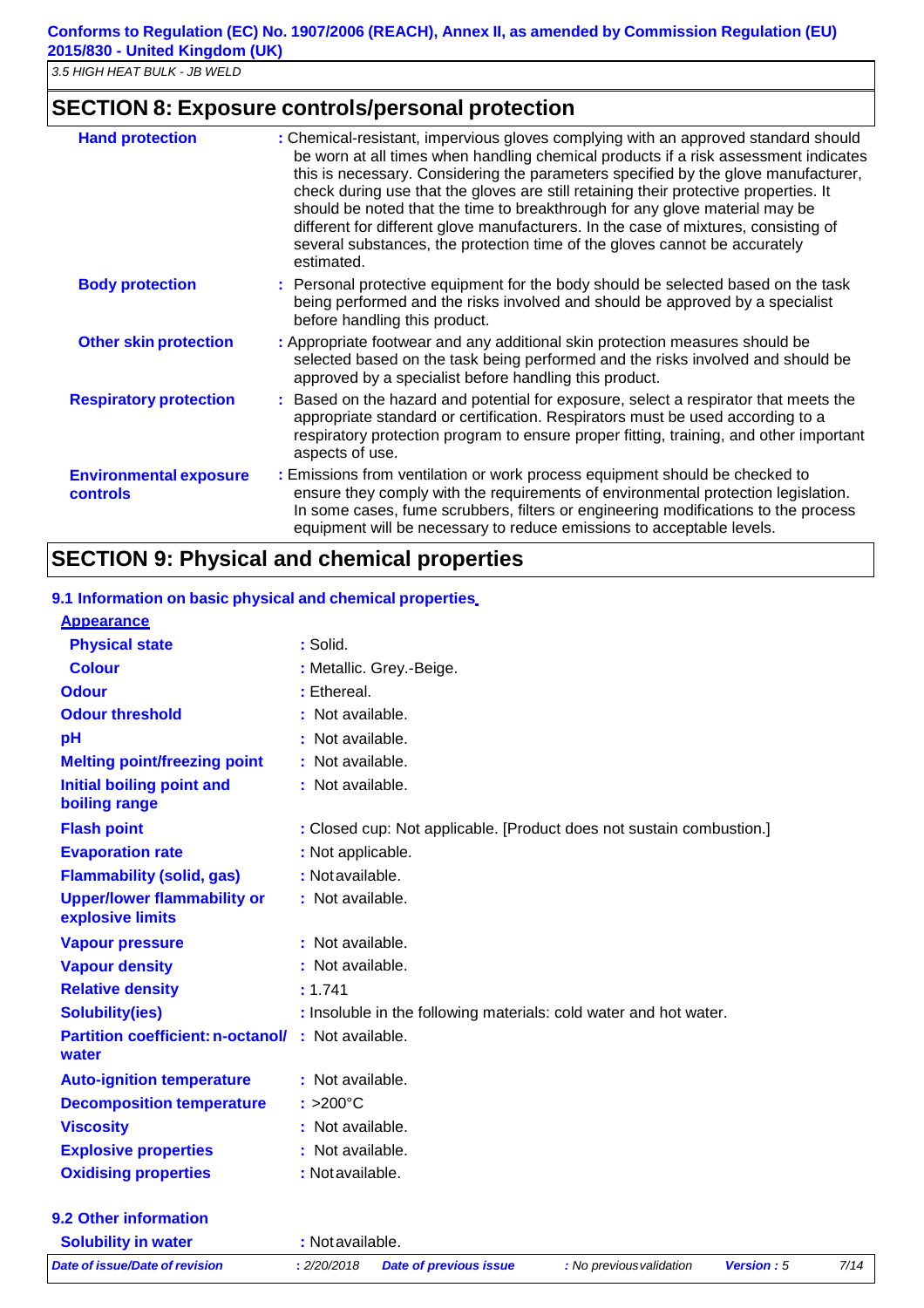## **SECTION 10: Stability and reactivity**

| <b>10.1 Reactivity</b>                            | : No specific test data related to reactivity available for this product or its ingredients.              |
|---------------------------------------------------|-----------------------------------------------------------------------------------------------------------|
| <b>10.2 Chemical stability</b>                    | : The product is stable.                                                                                  |
| <b>10.3 Possibility of</b><br>hazardous reactions | : Under normal conditions of storage and use, hazardous reactions will not occur.                         |
| <b>10.4 Conditions to avoid</b>                   | : No specific data.                                                                                       |
| 10.5 Incompatible materials                       | : No specific data.                                                                                       |
| <b>10.6 Hazardous</b><br>decomposition products   | : Under normal conditions of storage and use, hazardous decomposition products<br>should not be produced. |

### **SECTION 11: Toxicological information**

### **11.1 Information on toxicological effects**

### **Acute toxicity**

| <b>Product/ingredient name</b>   | <b>Result</b>                            | <b>Species</b>       | <b>Dose</b>                         | <b>Exposure</b> |
|----------------------------------|------------------------------------------|----------------------|-------------------------------------|-----------------|
| 3.<br>6-diazaoctanethylenediamin | LD50 Oral                                | Rat                  | 2500 mg/kg                          |                 |
| phenol                           | ILD50 Dermal<br>LD50 Dermal<br>LD50 Oral | Rabbit<br>Rat<br>Rat | 630 mg/kg<br>669 mg/kg<br>317 mg/kg |                 |
|                                  |                                          |                      |                                     |                 |

**Conclusion/Summary :** Notavailable.

**Acute toxicity estimates**

| <b>Route</b>         | <b>ATE value</b> |  |  |
|----------------------|------------------|--|--|
| Oral                 | 486.3 mg/kg      |  |  |
| Dermal               | 3063.7 mg/kg     |  |  |
| Inhalation (vapours) | 14.59 mg/l       |  |  |

#### **Irritation/Corrosion**

| <b>Product/ingredient name</b>                         | <b>Result</b>                                | <b>Species</b> | <b>Score</b>             | <b>Exposure</b> | <b>Observation</b>        |
|--------------------------------------------------------|----------------------------------------------|----------------|--------------------------|-----------------|---------------------------|
| 3,                                                     | Eyes - Moderate irritant                     | Rabbit         |                          | 24 hours 20     |                           |
| 6-diazaoctanethylenediamin                             |                                              |                |                          | milligrams      |                           |
|                                                        | Eyes - Severe irritant                       | Rabbit         |                          | 49 milligrams   |                           |
|                                                        | Skin - Severe irritant                       | Rabbit         |                          | 24 hours 5      |                           |
|                                                        |                                              |                |                          | milligrams      |                           |
|                                                        | Skin - Severe irritant                       | Rabbit         |                          | 490             |                           |
|                                                        |                                              |                |                          | milligrams      |                           |
| phenol                                                 | Eyes - Mild irritant                         | Rabbit         | $\blacksquare$           | 0.5 minutes     |                           |
|                                                        |                                              |                |                          | 5 milligrams    |                           |
|                                                        | Eyes - Severe irritant                       | Rabbit         |                          | 5 milligrams    |                           |
|                                                        | Skin - Severe irritant                       | Pig            |                          | 0.5 minutes     |                           |
|                                                        |                                              |                |                          | 400             |                           |
|                                                        |                                              |                |                          | microliters     |                           |
|                                                        | Skin - Mild irritant                         | Rabbit         |                          | 100             |                           |
|                                                        |                                              |                |                          | milligrams      |                           |
|                                                        | Skin - Severe irritant                       | Rabbit         |                          | 535             |                           |
|                                                        |                                              |                |                          | milligrams      |                           |
| reaction product: bisphenol-                           | Eyes - Mild irritant                         | Rabbit         |                          | 100             |                           |
| A-(epichlorhydrin); epoxy                              |                                              |                |                          | milligrams      |                           |
| resin (number average<br>molecular weight $\leq 700$ ) |                                              |                |                          |                 |                           |
|                                                        | Skin - Moderate irritant                     | Rabbit         | $\blacksquare$           | 24 hours 500    |                           |
|                                                        |                                              |                |                          | microliters     |                           |
| Date of issue/Date of revision                         | : 2/20/2018<br><b>Date of previous issue</b> |                | : No previous validation |                 | 8/14<br><b>Version: 5</b> |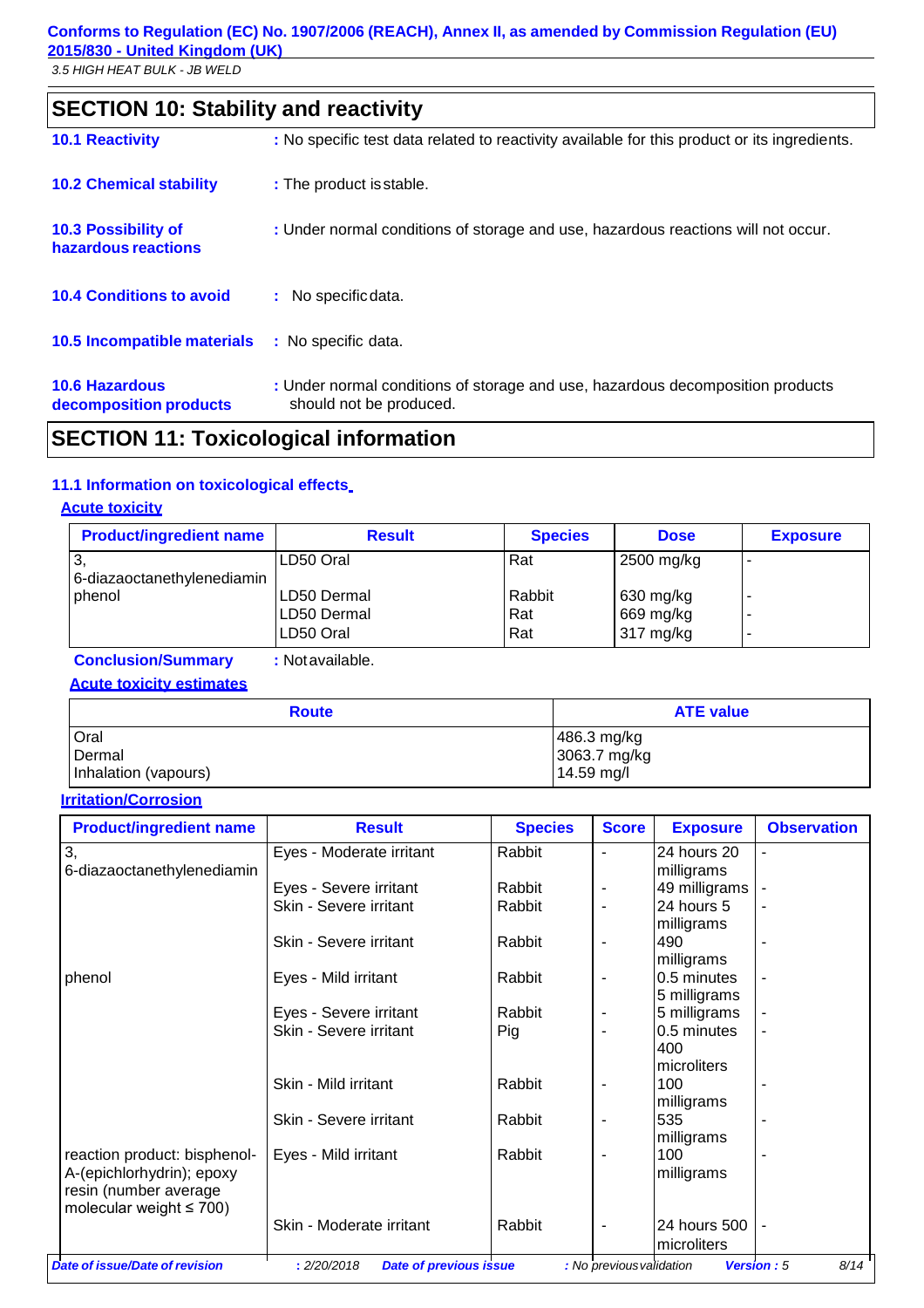### **SECTION 11: Toxicological information**

| <b>SECTION TE TOXICOIOGICALITIOI INAUDIT</b>     |                          |        |   |             |                |
|--------------------------------------------------|--------------------------|--------|---|-------------|----------------|
|                                                  | Skin - Severe irritant   | Rabbit | ۰ | 24 hours 2  | ٠              |
|                                                  |                          |        |   | milligrams  |                |
| 2-piperazin-1-ylethylamine                       | Eyes - Moderate irritant | Rabbit | ٠ | 24 hours 20 | ٠              |
|                                                  |                          |        |   | milligrams  |                |
|                                                  | Skin - Severe irritant   | Rabbit | ٠ | 24 hours 5  | $\blacksquare$ |
|                                                  |                          |        |   | milligrams  |                |
| <b>Conclusion/Summary</b>                        | : Not available.         |        |   |             |                |
| <b>Sensitisation</b>                             |                          |        |   |             |                |
| <b>Conclusion/Summary</b>                        | : Not available.         |        |   |             |                |
| <b>Mutagenicity</b>                              |                          |        |   |             |                |
| <b>Conclusion/Summary</b>                        | : Not available.         |        |   |             |                |
| <b>Carcinogenicity</b>                           |                          |        |   |             |                |
| <b>Conclusion/Summary</b>                        |                          |        |   |             |                |
| <b>Reproductive toxicity</b>                     |                          |        |   |             |                |
| <b>Conclusion/Summary</b>                        | : Not available.         |        |   |             |                |
| <b>Teratogenicity</b>                            |                          |        |   |             |                |
| <b>Conclusion/Summary</b>                        | : Not available.         |        |   |             |                |
| Specific target organ toxicity (single exposure) |                          |        |   |             |                |

Not available.

#### **Specific target organ toxicity (repeated exposure)**

| <b>Product/ingredient name</b> | <b>Category</b> | <b>Route of</b><br>exposure | <b>Target organs</b> |
|--------------------------------|-----------------|-----------------------------|----------------------|
| phenol                         | Category 2      | Not determined              | Not determined       |

### **Aspiration hazard**

Not available.

| <b>Information on likely routes : Not available.</b><br>of exposure |                                                                                            |
|---------------------------------------------------------------------|--------------------------------------------------------------------------------------------|
| <b>Potential acute health effects</b>                               |                                                                                            |
| <b>Eye contact</b>                                                  | : No known significant effects or critical hazards.                                        |
| <b>Inhalation</b>                                                   | : Harmful if inhaled.                                                                      |
| <b>Skin contact</b>                                                 | : No known significant effects or critical hazards.                                        |
| <b>Ingestion</b>                                                    | : Harmful if swallowed.                                                                    |
|                                                                     | Symptoms related to the physical, chemical and toxicological characteristics               |
| <b>Eye contact</b>                                                  | : No specific data.                                                                        |
| <b>Inhalation</b>                                                   | : No specific data.                                                                        |
| <b>Skin contact</b>                                                 | : No specific data.                                                                        |
| <b>Ingestion</b>                                                    | : No specific data.                                                                        |
|                                                                     | Delayed and immediate effects as well as chronic effects from short and long-term exposure |
| <b>Short term exposure</b>                                          |                                                                                            |
| <b>Potential immediate</b><br>effects                               | : Not available.                                                                           |
| <b>Potential delayed effects</b>                                    | : Not available.                                                                           |
| Long term exposure                                                  |                                                                                            |
| <b>Potential immediate</b><br>effects                               | : Not available.                                                                           |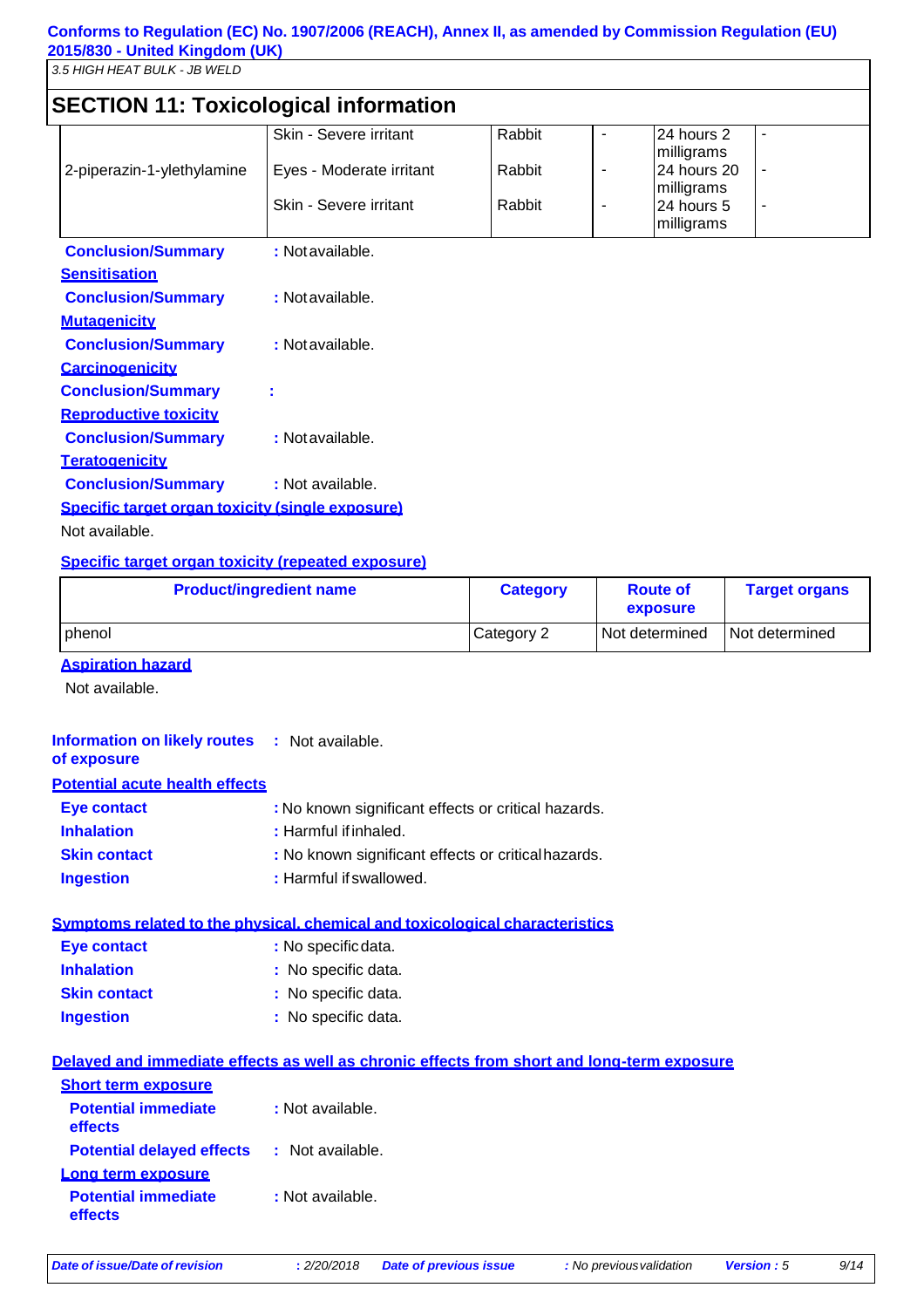### **SECTION 11: Toxicological information**

### **Potential delayed effects :** Notavailable.

### **Potential chronic health effects**

Not available.

| <b>Conclusion/Summary</b>    | : Not available.                                    |
|------------------------------|-----------------------------------------------------|
| <b>General</b>               | : No known significant effects or critical hazards. |
| <b>Carcinogenicity</b>       | : No known significant effects or critical hazards. |
| <b>Mutagenicity</b>          | : No known significant effects or critical hazards. |
| <b>Teratogenicity</b>        | : No known significant effects or critical hazards. |
| <b>Developmental effects</b> | : No known significant effects or critical hazards. |
| <b>Fertility effects</b>     | : No known significant effects or critical hazards. |
|                              |                                                     |

### **Other information :** Notavailable.

### **SECTION 12: Ecological information**

### **12.1 Toxicity**

| <b>Product/ingredient name</b>   | <b>Result</b>                       | <b>Species</b>                             | <b>Exposure</b> |
|----------------------------------|-------------------------------------|--------------------------------------------|-----------------|
| З.<br>6-diazaoctanethylenediamin | Acute EC50 3700 µg/l Fresh water    | Algae - Pseudokirchneriella<br>subcapitata | 96 hours        |
|                                  | Acute LC50 33900 µg/l Fresh water   | Daphnia - Daphnia magna                    | 48 hours        |
| phenol                           | Acute EC50 130 mg/l Fresh water     | Aquatic plants - Lemna<br>aequinoctialis   | 96 hours        |
|                                  | Chronic NOEC 16 µg/l Marine water   | Algae - Hormosira banksii -<br>Gamete      | 72 hours        |
|                                  | Chronic NOEC 1.5 mg/l Fresh water   | Daphnia - Daphnia magna                    | 21 days         |
| 2-piperazin-1-ylethylamine       | Acute LC50 2190000 µg/l Fresh water | Fish - Pimephales promelas                 | 96 hours        |
| <b>Conclusion/Summary</b>        | : Not available.                    |                                            |                 |

### **12.2 Persistence and degradability**

**Conclusion/Summary :** Not available.

### **12.3 Bioaccumulative potential**

| <b>Product/ingredient name</b>                                                                                                | $LogP_{ow}$          | <b>BCF</b> | <b>Potential</b> |
|-------------------------------------------------------------------------------------------------------------------------------|----------------------|------------|------------------|
| 3<br>6-diazaoctanethylenediamin                                                                                               | $-1.66$ to $-1.4$    |            | i low            |
| phenol<br>reaction product: bisphenol-<br>A-(epichlorhydrin); epoxy<br>resin (number average<br>molecular weight $\leq 700$ ) | 1.47<br>2.64 to 3.78 | 647<br>31  | high<br>llow     |
| 2-piperazin-1-ylethylamine                                                                                                    | $-1.48$              |            | l low            |

| 12.4 Mobility in soil                                   |                  |
|---------------------------------------------------------|------------------|
| <b>Soil/water partition</b><br><b>coefficient (Koc)</b> | : Not available. |
| <b>Mobility</b>                                         | : Not available. |

| 12.5 Results of PBT and vPvB assessment |                   |                                                     |                          |                   |       |
|-----------------------------------------|-------------------|-----------------------------------------------------|--------------------------|-------------------|-------|
| <b>PBT</b>                              | : Not applicable. |                                                     |                          |                   |       |
| <b>vPvB</b>                             | : Not applicable. |                                                     |                          |                   |       |
| 12.6 Other adverse effects              |                   | : No known significant effects or critical hazards. |                          |                   |       |
| Date of issue/Date of revision          | : 2/20/2018       | <b>Date of previous issue</b>                       | : No previous validation | <b>Version: 5</b> | 10/14 |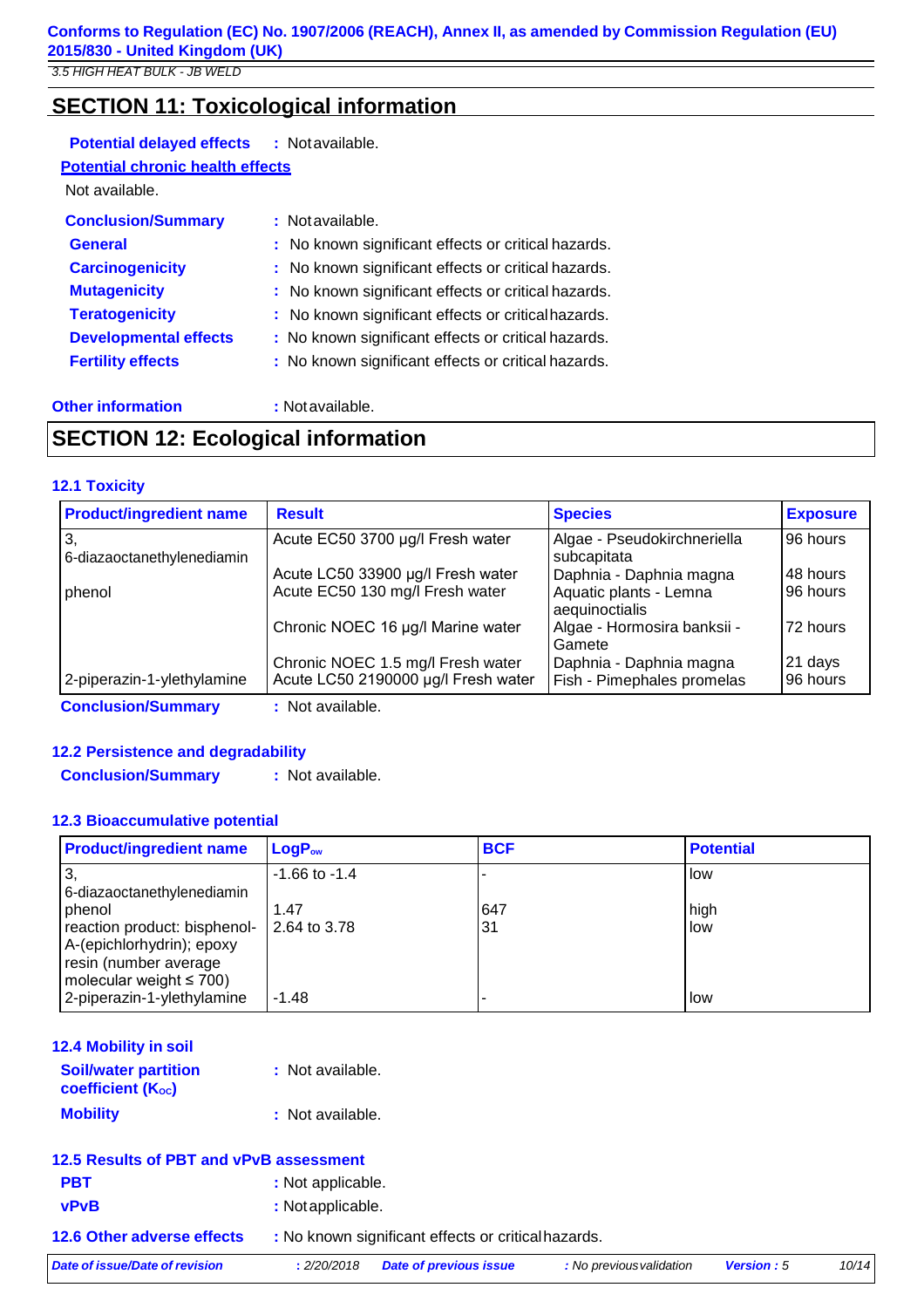### **SECTION 13: Disposal considerations**

The information in this section contains generic advice and guidance. The list of Identified Uses in Section 1 should be consulted for any available use-specific information provided in the Exposure Scenario(s).

#### **13.1 Waste treatment methods**

| <b>Product</b>                        |                                                                                                                                                                                                                                                                                                                                                                                                                                                                                                                                                      |  |
|---------------------------------------|------------------------------------------------------------------------------------------------------------------------------------------------------------------------------------------------------------------------------------------------------------------------------------------------------------------------------------------------------------------------------------------------------------------------------------------------------------------------------------------------------------------------------------------------------|--|
| <b>Methods of disposal</b>            | : The generation of waste should be avoided or minimised wherever possible.<br>Disposal of this product, solutions and any by-products should at all times comply<br>with the requirements of environmental protection and waste disposal legislation<br>and any regional local authority requirements. Dispose of surplus and non-<br>recyclable products via a licensed waste disposal contractor. Waste should not be<br>disposed of untreated to the sewer unless fully compliant with the requirements of<br>all authorities with jurisdiction. |  |
| <b>Hazardous waste</b>                | : Yes.                                                                                                                                                                                                                                                                                                                                                                                                                                                                                                                                               |  |
| <b>European waste catalogue (EWC)</b> |                                                                                                                                                                                                                                                                                                                                                                                                                                                                                                                                                      |  |
| <b>Waste code</b>                     | <b>Waste designation</b>                                                                                                                                                                                                                                                                                                                                                                                                                                                                                                                             |  |
| 08 04 09*                             | waste adhesives and sealants containing organic solvents or other hazardous<br>substances                                                                                                                                                                                                                                                                                                                                                                                                                                                            |  |
| <b>Packaging</b>                      |                                                                                                                                                                                                                                                                                                                                                                                                                                                                                                                                                      |  |
| <b>Methods of disposal</b>            | : The generation of waste should be avoided or minimised wherever possible. Waste<br>packaging should be recycled. Incineration or landfill should only be considered<br>when recycling is not feasible.                                                                                                                                                                                                                                                                                                                                             |  |
| <b>Type of packaging</b>              | European waste catalogue (EWC)                                                                                                                                                                                                                                                                                                                                                                                                                                                                                                                       |  |
| Tube                                  | 15 01 10*<br>packaging containing residues of or contaminated by<br>hazardous substances                                                                                                                                                                                                                                                                                                                                                                                                                                                             |  |
| <b>Special precautions</b>            | : This material and its container must be disposed of in a safe way. Care should be<br>taken when handling emptied containers that have not been cleaned or rinsed out.<br>Empty containers or liners may retain some product residues. Avoid dispersal of<br>spilt material and runoff and contact with soil, waterways, drains and sewers.                                                                                                                                                                                                         |  |

### **SECTION 14: Transport information**

|                                           | <b>ADR/RID</b>           | <b>ADN</b>     | <b>IMDG</b>    | <b>IATA</b>    |
|-------------------------------------------|--------------------------|----------------|----------------|----------------|
| 14.1 UN number                            | Not regulated.           | Not regulated. | Not regulated. | Not regulated. |
| 14.2 UN proper<br>shipping name           | $\blacksquare$           |                |                |                |
| <b>14.3 Transport</b><br>hazard class(es) | $\overline{\phantom{a}}$ |                |                |                |
| 14.4 Packing<br>group                     | $\overline{\phantom{0}}$ | -              |                |                |
| 14.5<br><b>Environmental</b><br>hazards   | No.                      | No.            | No.            | No.            |

**14.6 Special precautions for user**

**: Transport within user's premises:** always transport in closed containers that are upright and secure. Ensure that persons transporting the product know what to do in the event of an accident or spillage.

**14.7 Transport in bulk according to Annex II of Marpol and the IBC Code** **:** Not available.

*Date of issue/Date of revision* **:** *2/20/2018 Date of previous issue : No previousvalidation Version : 5 11/14*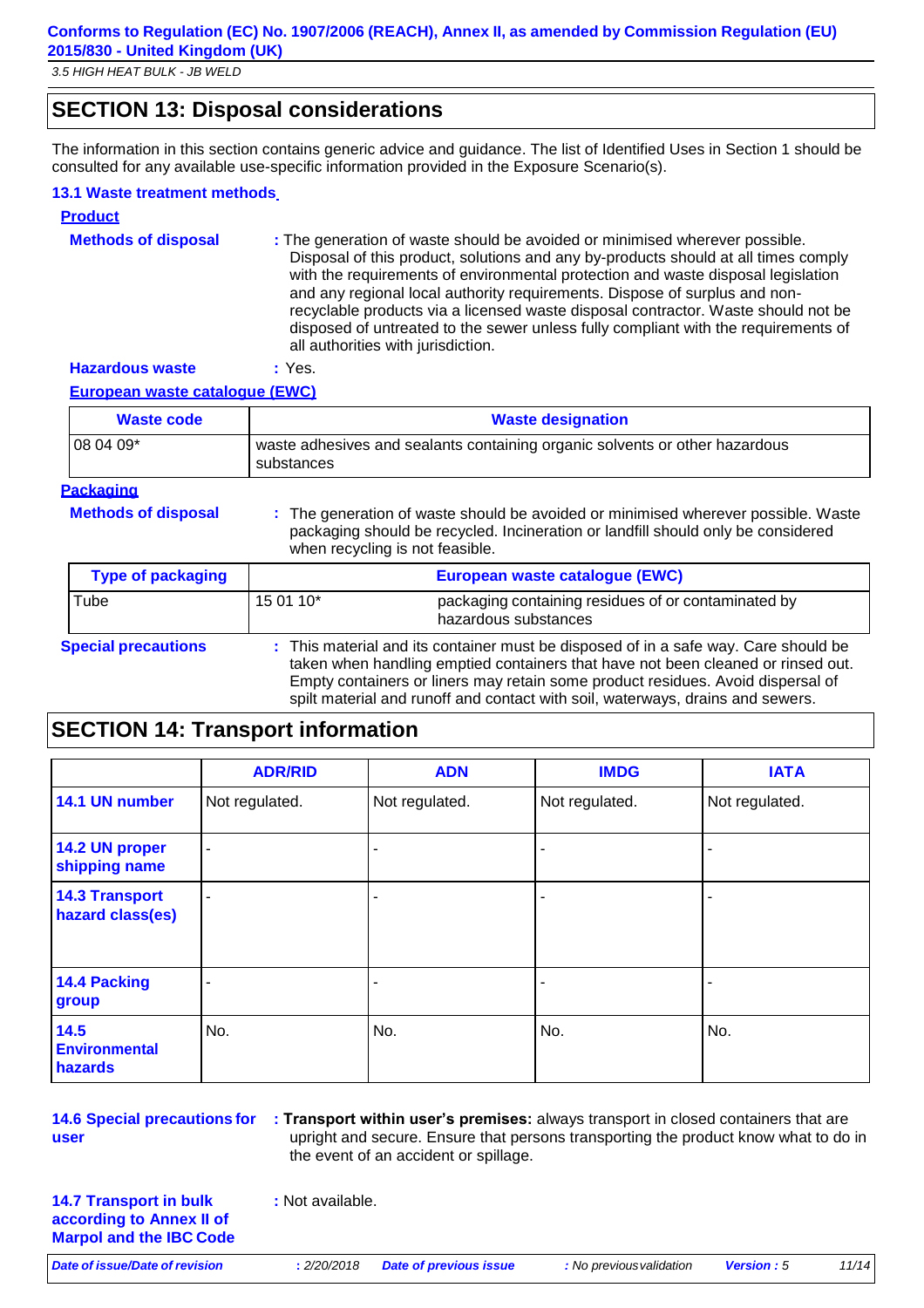**Conforms to Regulation (EC) No. 1907/2006 (REACH), Annex II, as amended by Commission Regulation (EU) 2015/830 - United Kingdom (UK)**

*3.5 HIGH HEAT BULK - JB WELD*

### **SECTION 15: Regulatoryinformation**

**15.1 Safety, health and environmental regulations/legislation specific for the substance or mixture EU Regulation (EC) No. 1907/2006 (REACH)**

#### **Annex XIV - List of substances subject to authorisation**

**Annex XIV**

None of the components are listed.

### **Substances of very high concern**

None of the components are listed.

**Annex XVII -Restrictions :** Not applicable.

**on the manufacture, placing on the market and use of certain dangerous substances, mixtures and articles**

#### **Other EU regulations**

#### **Ozone depleting substances (1005/2009/EU)**

Not listed.

#### **Prior Informed Consent (PIC) (649/2012/EU)**

Not listed.

#### **Seveso Directive**

This product is not controlled under the Seveso Directive.

**International regulations** 

**Chemical Weapon Convention List Schedules I, II & III Chemicals**

Not listed.

### **Montreal Protocol (Annexes A, B, C, E)**

Not listed.

#### **Stockholm Convention on Persistent Organic Pollutants**

Not listed.

#### **Rotterdam Convention on Prior Informed Consent (PIC)**

Not listed.

#### **UNECE Aarhus Protocol on POPs and Heavy Metals**

Not listed.

#### **Inventory list**

| Date of issue/Date of revision | : 2/20/2018<br><b>Date of previous issue</b><br><b>Version: 5</b><br>: No previous validation | 12/14 |
|--------------------------------|-----------------------------------------------------------------------------------------------|-------|
| <b>Viet Nam</b>                | : Not determined.                                                                             |       |
| <b>United States</b>           | : All components are listed or exempted.                                                      |       |
| <b>Turkey</b>                  | : Not determined.                                                                             |       |
| <b>Thailand</b>                | : Not determined.                                                                             |       |
| <b>Taiwan</b>                  | : All components are listed or exempted.                                                      |       |
| <b>Republic of Korea</b>       | : Not determined.                                                                             |       |
| <b>Philippines</b>             | : Not determined.                                                                             |       |
| <b>New Zealand</b>             | : Not determined.                                                                             |       |
| <b>Malaysia</b>                | : Not determined.                                                                             |       |
| <b>Japan</b>                   | : Japan inventory (ENCS): Notdetermined.<br>Japan inventory (ISHL): Not determined.           |       |
| <b>Europe</b>                  | : Not determined.                                                                             |       |
| <b>China</b>                   | : Not determined.                                                                             |       |
| <b>Canada</b>                  | : Not determined.                                                                             |       |
| <b>Australia</b>               | : Not determined.                                                                             |       |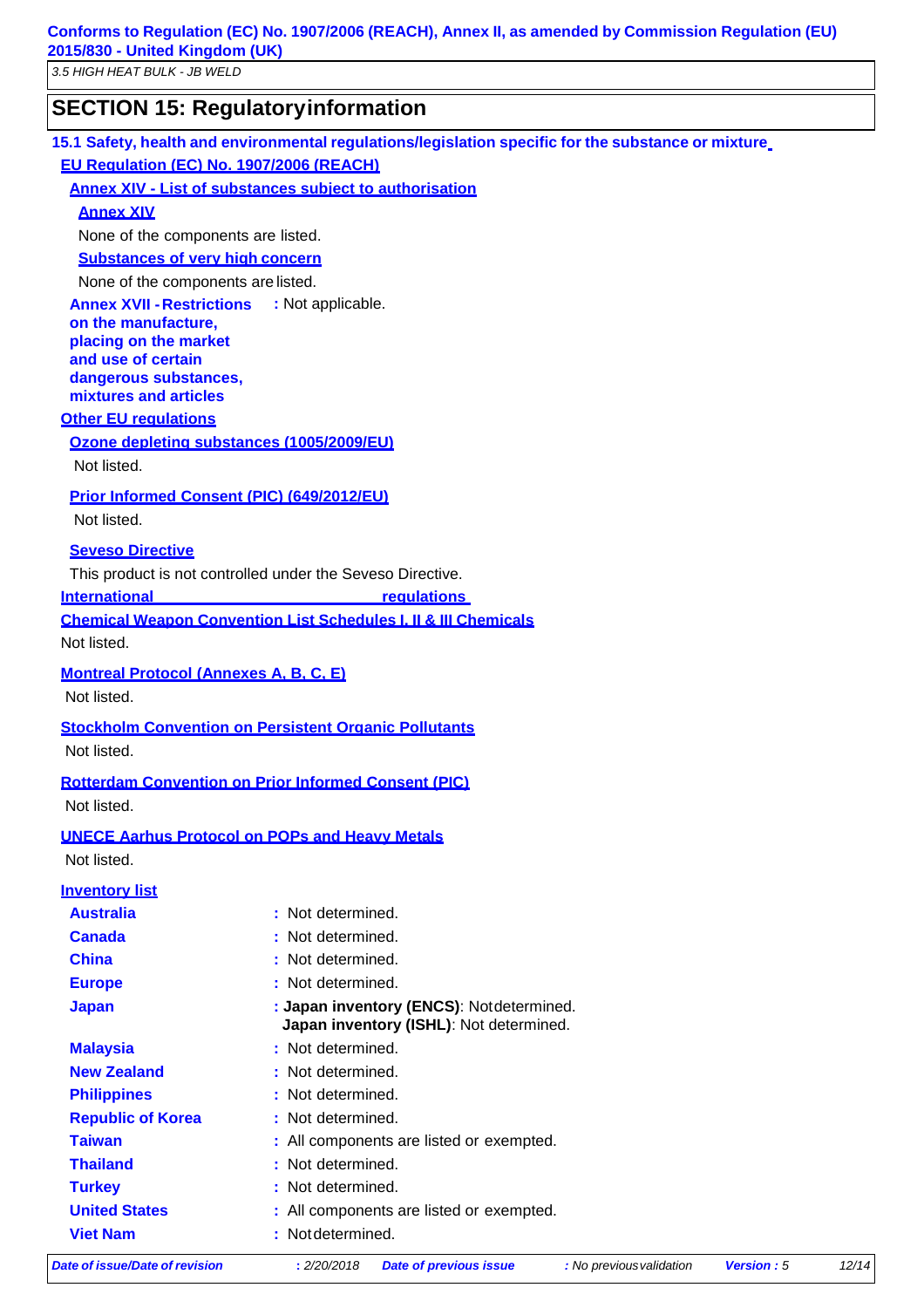### **SECTION 15: Regulatoryinformation**

| <b>15.2 Chemical safety</b> | : This product contains substances for which Chemical Safety Assessments are still |
|-----------------------------|------------------------------------------------------------------------------------|
| assessment                  | required.                                                                          |

### **SECTION 16: Other information**

|                          | $\mathbb{V}$ Indicates information that has changed from previously issued version.         |
|--------------------------|---------------------------------------------------------------------------------------------|
| <b>Abbreviations and</b> | $:$ ATE = Acute Toxicity Estimate                                                           |
| acronyms                 | CLP = Classification, Labelling and Packaging Regulation [Regulation (EC) No.<br>1272/2008] |
|                          | DMEL = Derived Minimal Effect Level                                                         |
|                          | DNEL = Derived No Effect Level                                                              |
|                          | EUH statement = CLP-specific Hazard statement                                               |
|                          | PBT = Persistent, Bioaccumulative and Toxic                                                 |
|                          | PNEC = Predicted No Effect Concentration                                                    |
|                          | $RRN = REACH$ Registration Number                                                           |
|                          | vPvB = Very Persistent and Very Bioaccumulative                                             |

#### **Procedure used to derive the classification according to Regulation (EC) No. 1272/2008 [CLP/GHS]**

| <b>Classification</b>   | <b>Justification</b> |  |
|-------------------------|----------------------|--|
| Acute Tox. 4, H302      | l Calculation method |  |
| Acute Tox. 4, H332      | Calculation method   |  |
| Aquatic Chronic 3, H412 | Calculation method   |  |

**Full text of abbreviated H statements**

| H301 H | Toxic if swallowed.                                      |
|--------|----------------------------------------------------------|
| H302   | Harmful if swallowed.                                    |
| l H311 | Toxic in contact with skin.                              |
| H312   | Harmful in contact with skin.                            |
| H314   | Causes severe skin burns and eye damage.                 |
| H315   | Causes skin irritation.                                  |
| H317   | May cause an allergic skin reaction.                     |
| H318   | Causes serious eye damage.                               |
| l H319 | Causes serious eye irritation.                           |
| H331 H | Toxic if inhaled.                                        |
| H332   | Harmful if inhaled.                                      |
| H341   | Suspected of causing genetic defects.                    |
| H373 H | May cause damage to organs through prolonged or repeated |
|        | exposure.                                                |
| H410   | Very toxic to aquatic life with long lasting effects.    |
| H411   | Toxic to aquatic life with long lasting effects.         |
| H412   | Harmful to aquatic life with long lasting effects.       |

#### **Full text of classifications [CLP/GHS]**

|                                                                                                   | <b>EXPOSURE - Category 2</b>                                                                                                                                             |
|---------------------------------------------------------------------------------------------------|--------------------------------------------------------------------------------------------------------------------------------------------------------------------------|
| Skin Corr. 1B, H314<br><b>Skin Irrit. 2, H315</b><br>Skin Sens. 1, H317<br><b>STOT RE 2, H373</b> | SKIN CORROSION/IRRITATION - Category 1B<br>SKIN CORROSION/IRRITATION - Category 2<br><b>SKIN SENSITISATION - Category 1</b><br>SPECIFIC TARGET ORGAN TOXICITY - REPEATED |
| Muta. 2, H341                                                                                     | <b>GERM CELL MUTAGENICITY - Category 2</b>                                                                                                                               |
| Eye Irrit. 2, H319                                                                                | SERIOUS EYE DAMAGE/EYE IRRITATION - Category 2                                                                                                                           |
| Eye Dam. 1, H318                                                                                  | SERIOUS EYE DAMAGE/EYE IRRITATION - Category 1                                                                                                                           |
| Aquatic Chronic 3, H412                                                                           | LONG-TERM (CHRONIC) AQUATIC HAZARD - Category 3                                                                                                                          |
| Aquatic Chronic 2, H411                                                                           | LONG-TERM (CHRONIC) AQUATIC HAZARD - Category 2                                                                                                                          |
| Aquatic Chronic 1, H410                                                                           | LONG-TERM (CHRONIC) AQUATIC HAZARD - Category 1                                                                                                                          |
| Acute Tox. 4, H332                                                                                | <b>ACUTE TOXICITY (inhalation) - Category 4</b>                                                                                                                          |
| Acute Tox. 4, H312                                                                                | <b>ACUTE TOXICITY (dermal) - Category 4</b>                                                                                                                              |
| Acute Tox. 3, H331<br>Acute Tox. 4, H302                                                          | <b>ACUTE TOXICITY (inhalation) - Category 3</b><br><b>ACUTE TOXICITY (oral) - Category 4</b>                                                                             |
| Acute Tox. 3, H311                                                                                | <b>ACUTE TOXICITY (dermal) - Category 3</b>                                                                                                                              |
| Acute Tox. 3, H301                                                                                | <b>ACUTE TOXICITY (oral) - Category 3</b>                                                                                                                                |